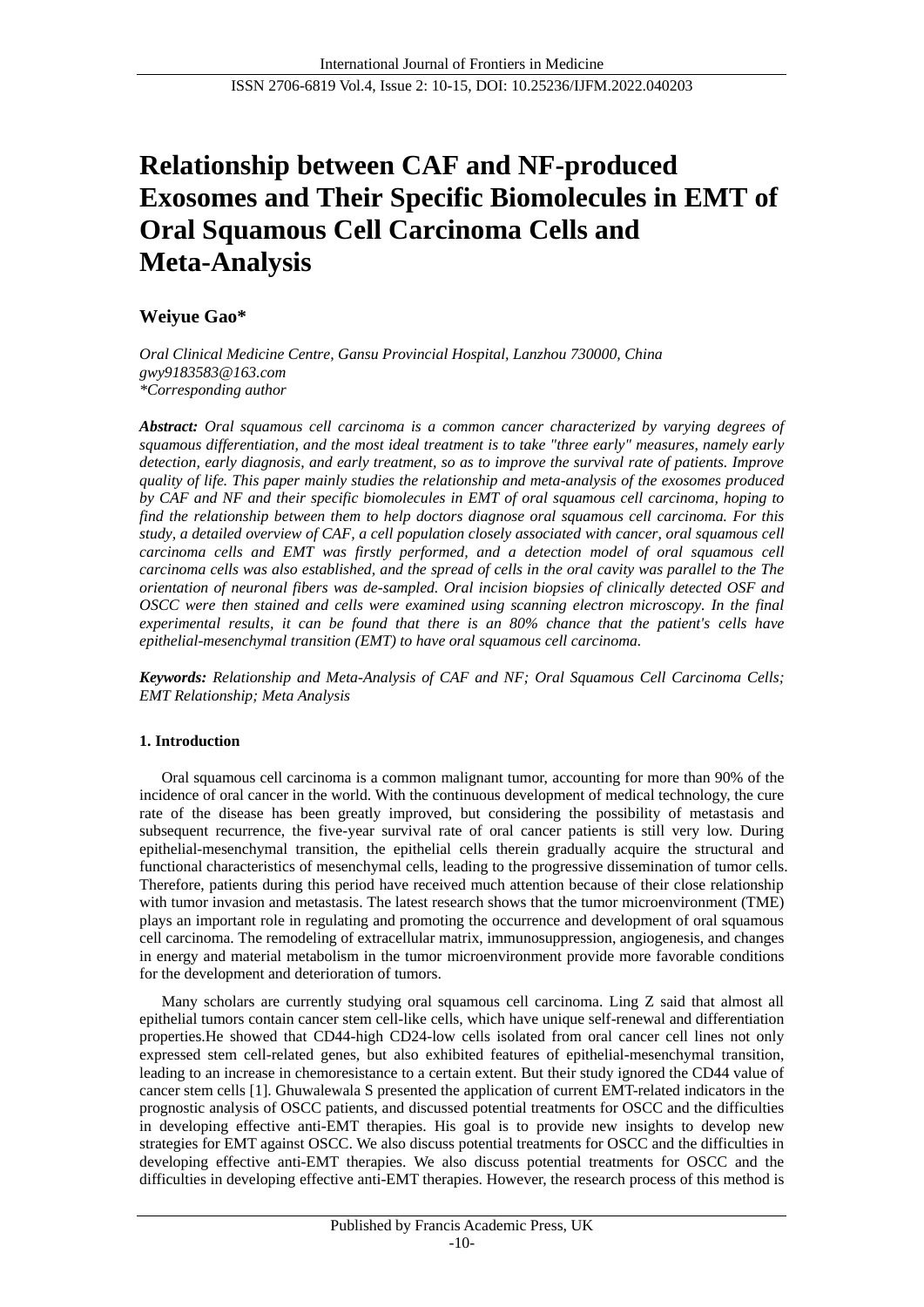not rigorous enough [2]. Kim S assessed whether RON affects human cancer probability, analyzed human oncogenic behavior, oncogenic signaling pathways, and clinical outcomes, as well as human survival after treatment. However, many parameters will be missed in the research process of this method [3].

After statistics of the cancer patients, it was found that many patients were already in the middle and late stages of cancer when they went to the hospital for treatment. In order to avoid the recurrence of OSCC, radical treatment is generally adopted, but at the same time, the normal tissue of the patient will be damaged. Some studies have found that epithelial-mesenchymal transition (EMT) may occur in more severe cancer cells. At present, most studies on EMT in oral squamous cell carcinoma focus on E-cadherin and vimentin, the role of β-catenin and transforming growth factor-β1 pair, and the regulatory relationship between the two and oral squamous cell carcinoma There are few studies on its impact on the development and prognosis. It is of great significance to study the regulatory mechanism of EMT-related pathways in oral squamous cell carcinoma, and to provide ideas and theoretical basis for the early diagnosis, early treatment, improvement of prognosis, and development of targeted drug anti-tumor therapy in oral squamous cell carcinoma.

#### **2. Overview of CAF, Oral Squamous Cell Carcinoma Cells and EMT**

#### *2.1 Overview of CAF*

Tumor-associated fibroblasts (CAFs) are a highly abundant and heterogeneous population of mesenchymal fibroblasts closely associated with cancer, which not only remodel the extracellular matrix (ECM), but also regulate micro environmental homeostasis and Angiogenesis. Endothelial cells are located between the stroma and the tumor, and play a key role in regulating intercellular signal transmission and presenting antigenic epitopes of vascular tissue to the immune system. Previous research on tumor therapy has mainly focused on solid tumors, and little attention has been paid to the information exchange between different stromal cells in the tumor local microenvironment. The signaling mechanism between CAF and human venous vascular endothelial cells (HUVEC) has made new progress in inhibiting tumor metastasis [4-5].

#### *2.2 Oral Squamous Cell Carcinoma*

Oral squamous cell carcinoma is poorly treated and has the sixth highest mortality rate of all cancers. In addition, oral squamous cell carcinoma cells have a very strong invasive ability and are very easy to metastasize, which brings great difficulties to treatment and postoperative recovery. A large number of studies have confirmed that invasion and metastasis are the main adverse factors affecting the prognosis of patients with oral squamous cell carcinoma. There have been some progress in clinical use of various means, such as neoadjuvant chemotherapy, radiotherapy, targeted therapy, etc., but there is no good effect in the actual treatment of oral squamous cell carcinoma [6]. Therefore, metastatic oral squamous cell carcinoma is still a refractory disease in the head and neck area and even in the field of tumors. Revealing the regulatory mechanism of the invasion and metastasis of oral squamous cell carcinoma has important clinical significance for finding new therapeutic strategies. Tumor cell infiltration and metastasis is a tedious process involving the phenotypic change of tumor cells themselves, interacting with other environments, and reducing the cell matrix [7-8]. Some scholars have found that the survival rate It is less than 10%, which has an important relationship with the activation of NF-kß in tumors, inducing EMT of tumor cells and reducing the adhesion between tumor cells [9].

## *2.3 EMT Overview*

Hypoxia associated with oxidative stress promotes the EMT process. Characteristic of EMT, namely; under OSF and OSCC conditions, the metabolites in the oral epithelial cells change to some extent. The expression of E-cadherin decreased and the expression of vimentin and β-catenin increased. In addition, increased p-ERK regulation clearly demonstrated the relationship between oxidative stress and EMT in cancer pathology. Precancerous and cancerous EMTs can promote fibrosis and cell proliferation. The fibrosis is called type 2 EMT, while the type of EMT that promotes EMT transport is known as type 3 EMT cystic fibrosis. The subepithelial layer in OSF samples as shown by H and E staining, Mallory tricolor staining and AFM imaging showed that EMT was caused by fibrosis [10].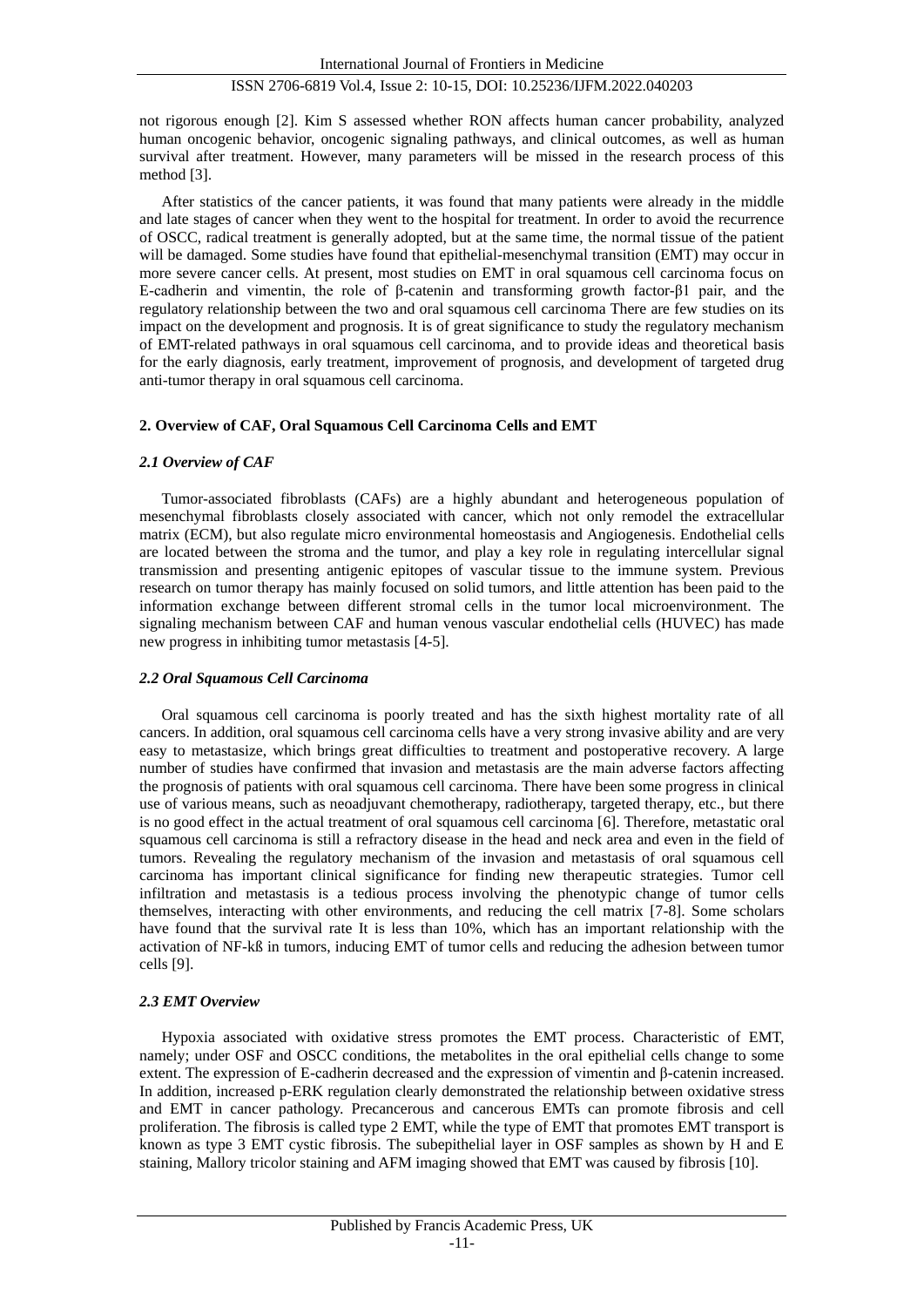#### *2.4 Tumor Exosomes and Exosomal Mirnas*

As a tool for information exchange between cells, exosomes are important regulators in tumor development. Exosomes can promote tumor growth and metastasis by transmitting information laterally to surrounding and distant metastatic cells or stroma. The information molecules encapsulated by exosomes include proteins, nucleic acids and various soluble small molecules, etc., which can remain active in the body fluid circulation or in the microenvironment under the protection of the bilayer phospholipid membrane, and the specific signal molecules carried by the phospholipid membrane are Helps in receptor cell recognition. Within the TME, the target cells of tumor exosomes include CAFs, dendritic cells (DCs), TAMs, vascular endothelial cells, and tumor cells. Most exosomes enter recipient cells through endocytosis by recognizing lipid rafts or clathrin on the surface of the recipient cell membrane. When certain signaling molecules such as PD-L1 are on the surface of the exosome membrane, the activation of the intracellular signaling pathway can be triggered directly by binding to the receptor on the surface of the receptor cell. The adhesion molecules carried by the exosome membrane can mediate membrane fusion to achieve the transport of contents. Mass secretion of exosomes is an important way of information exchange between tumor cells and the microenvironment. Under the action of exosomes, the ECM is gradually remodeled and finally a unique tumor-promoting tumor microenvironment (TME) is formed.

As a class of short-chain non-coding RNAs, miRNAs have extensive and important regulatory roles in the normal development of organisms. It also plays an important role in the survival of the disease. Exosomes can be used to transport proteins, miRNAs and other signaling molecules. The exchange of miRNAs between cells is mainly carried out through exosomes. At present, researchers have discovered the regulatory roles of various tumor exosomal miRNAs in the formation of CAFs.

#### *2.5 Relationship between E-cadherin and EMT*

In most tumor tissues, the E-cadherin gene is abnormally expressed, resulting in low expression and uneven expression of E-cadherin protein on the cell membrane, or even lack of expression, and the expression intensity decreases with the decrease of tumor differentiation. When the E-cadherin-expressing gene was completely transfected with the vector in a cell line with strong invasiveness and negative expression of E-cadherin, the cell line showed a loss of invasiveness. E-cadherin deletion is caused by multiple factors, among which the most important factors include CDH1 gene mutation, CDH1 gene DNA methylation and CDH1 gene transcriptional repression. Under the action of signaling molecules, EMT-related signaling pathways, such as Wnt, Notch, TGF-β, Hedgehog, PI3K, etc. are activated, resulting in changes in the number or activity of transcription factors, eventually leading to the initiation of the EMT pathway and the down-regulation of E-cadherin expression. When the expression of E-cadherin is low, epithelial cells lose their polarity and intercellular adhesion, and can fall off from the primary tumor to form tumor cell metastasis. Similar results have been observed in tumors of the digestive system, respiratory system, female reproductive system, and head and neck. In general, reduction or absence of E-cadherin expression may suggest a poor prognosis.

#### *2.6 Detection Model of Oral Squamous Cell Carcinoma*

Oral squamous cell carcinoma cells were pretreated, and each tissue section was collected and standardized. Some proteins carried by the exosomes of the experimental material also have the effect of promoting the formation of CAFs. The TGF-β carried by exosomes has the function of promoting the formation of CAF. The TGF-β carried in the exosomes of tumor cells accounts for 53.4–86.3% of the total exocrine amount. TGF $\beta$  in exosomes promotes the conversion of NF to CAF by activating the SMAD signaling pathway. The conversion formula is as follows:

$$
\mathbf{y}_m = \sum_{i=1}^R x_i \beta_m + \mathfrak{S}_m \quad (1)
$$

Diffusion NMR is a technique used to measure the degree of water diffusion in each voxel in the desired direction. This measurement indicated a clear directionality of buccal cell proliferation. (Anisotropy) Oral cell proliferation is generally restricted to a direction parallel to the nerve fibers due to the presence of axons and/or myelin sheaths. Cell proliferation in areas with fibrous alignment may be restricted in a direction perpendicular to the fibers and tend to spread parallel to the fibers.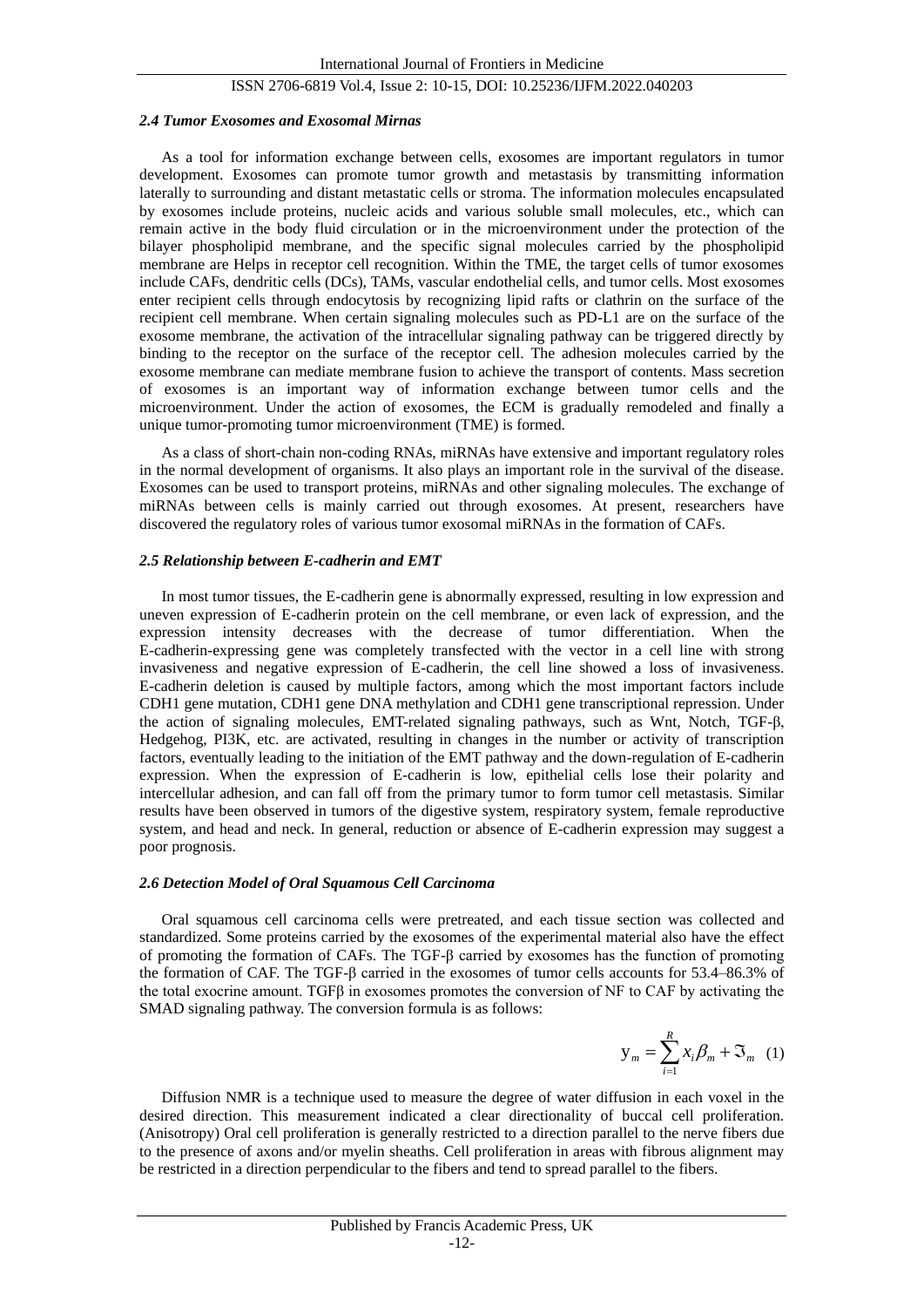$$
FA = \frac{\sqrt{(\lambda_1 - \lambda)^2 + (\lambda_2 - \lambda)^2 + (\lambda_3 - \lambda)^2}}{\sqrt{\lambda_1^2 + \lambda_2^2 + \lambda_3^2}} \tag{2}
$$

## **3. Design and Experiment of EMT in Oral Squamous Cell Carcinoma**

#### *3.1 Collection of Tissue Samples*

The patients in our experiment had habits such as smoking, consuming tobacco products, and chewing betel nut. After staining by an oral pathologist, each sample of OSF and OSCC was histologically confirmed. To obtain representative clinical pictures, 10 oral mucosa samples were obtained from the oral mucosa obtained after the third molar surgery of healthy individuals, which were all taken from patients without oral precancerous lesions and clinical signs of cancer. In addition to biopsy, oral stains were collected on glass plates for Janus Green-B staining. The inspection picture is shown in Figure 1.



*Figure 1: Check the picture*

Appropriate clinical records were made for the patients, A and B remained unchanged, and the results are shown in Table 1.

|  |  |  |  | Table 1: Interruptible load characteristics |
|--|--|--|--|---------------------------------------------|
|--|--|--|--|---------------------------------------------|

|                  | Number of patients | Percentage $(\%)$ |
|------------------|--------------------|-------------------|
| Age              |                    |                   |
| Within 25-35 yrs |                    | 60                |
| Within 35-45 yrs |                    |                   |
| Gender           |                    |                   |
| Male             |                    |                   |
| Female           |                    |                   |

## *3.2 Tissue Processing*

A portion of each experimental material was kept and scanned with a scanning electron microscope (SEM), and the other portion was fixed with 10% phosphate buffered formalin. Paraffin-embedded tissue blocks are then sectioned to obtain 4 μm-thick tissue sections, which are mounted on albumin and polylysine-coated slides for use in histopathology, immunohistochemistry, Liye Spectroscopy and Atomic Force Microscopy Learning.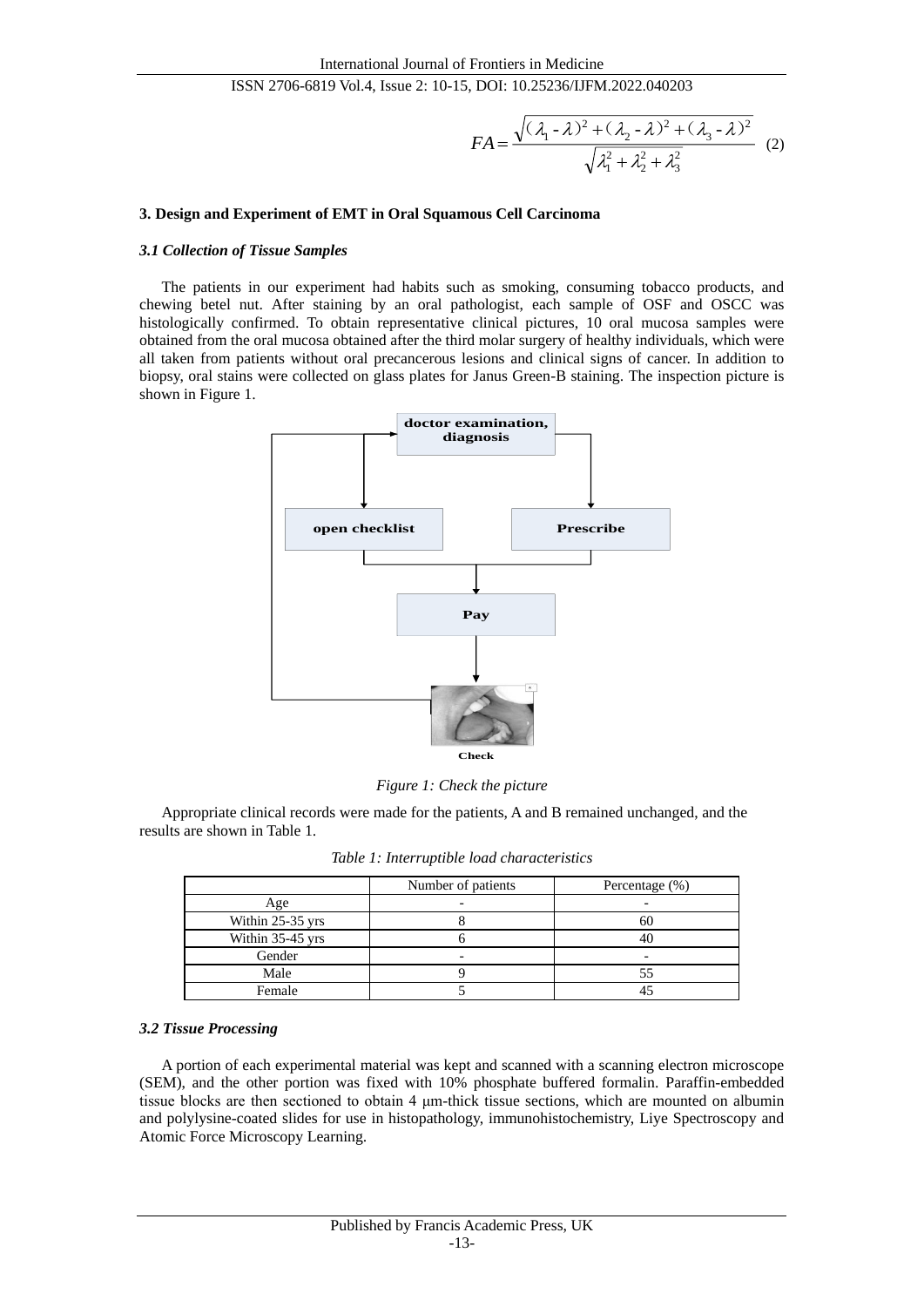#### *3.3 Atomic Force Microscopy*

Atomic Force Microscopy (AFM) of tissue sections in PFQNM mode, set at room temperature of 23 °C, and then deparaffinized, hydrated, and AFM scanned at a speed specification of 0.9 Hz and a resolution of 256 × 256 pixels (BrukerMultimode8AFM, Bruckner Corporation, USA). AFM images were processed and analyzed using NanoScope Analysis 1.5 software.

#### *3.4 Scanning Electron Microscopy*

Alcohol can be used to dehydrate the tissue so that the tissue samples left over from the SEM can be fixed in 2.5% glutaraldehyde. The tissue is then dried, subjected to gold in a vacuum environment, and finally examined using an electron microscope.

#### **4. Experimental Results**

After the above experiments, it can be found that the oral mucosa has different degrees of morphological changes, especially during OSF and OSCC, this phenomenon becomes very serious. In the schematic diagram of normal human oral mucosa, epithelial protrusions in the underlying connective tissue can be clearly seen, whereas flattening of retepegs was evident in OSF conditions. OSCC samples showed that the general structure of the epithelial layer was disrupted, and epithelial cells in the subepithelial layer migrated to form cell colonies. Scanning electron microscopy showed the appearance of a typical "honeycomb" structure. Normally, the oral epithelium has discontinuous parallel micro-ridges and pits on the surface, while the OSF epithelium is mostly porous, and the ridges are found to be flattened. The experimental results show that in all patients, more than 80% of the cells may undergo epithelial-mesenchymal transition process, which leads to the occurrence of oral squamous cell carcinoma to a certain extent. The morphological changes of the buccal mucosa during OSF and OSCC are shown in Figure 2.



*Figure 2: Morphological changes of buccal mucosa during OSF and OSCC*

## **5. Conclusion**

The experimental results show that the roles of β-catenin and TGF-β1 are crucial in oral squamous cell carcinoma, and the expression of β-catenin and Ecadherin on the membrane of oral squamous cell carcinoma is significantly positively correlated, which is significantly correlated with that of Ecadherin. The relationship between Vimentin was quite different; while TGF-β1 was significantly negatively correlated with E-cadherin, and the relationship with Vimentin was also the opposite. The up-regulation of important components of the Shh-Gli-1 signaling axis has a very important relationship with the occurrence of EMT in the process of oral carcinogenesis. In addition, Shh-Gli-1 signaling has also been implicated in cytoprotective phenomena against oxidative stress, as previously described. Combining the results of these experiments, it can be found that exosomes produced by CAF and NF play an important role in the diagnosis and treatment of oral cancer. The relationship between EMT and oral precancerous lesions and cancer symptoms must be related to oral cavity. This aspect of cancer treatment is of great help.